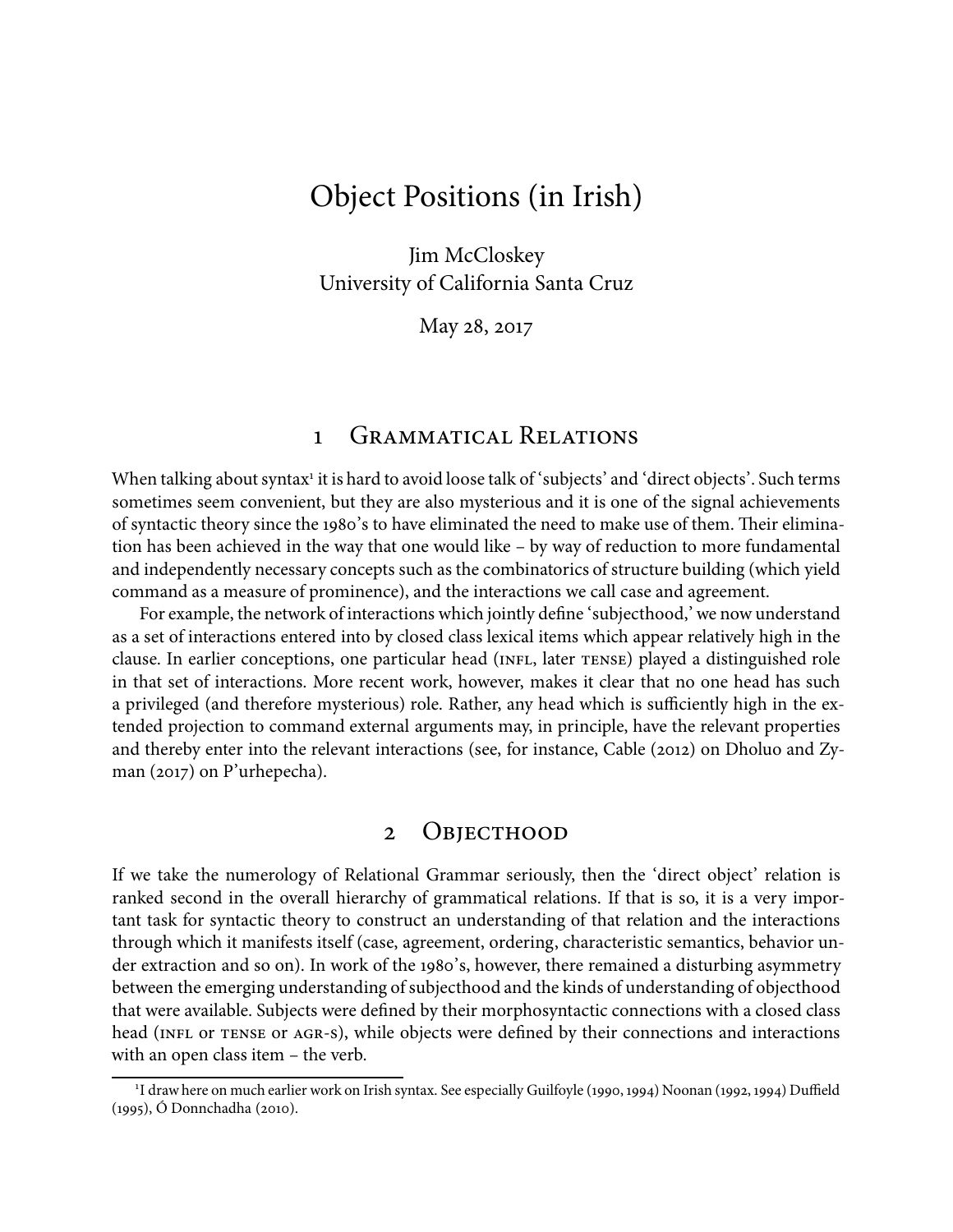One of the most important early attempts to resolve this theoretical anomaly in an empirically rich and convincing way is Kyle Johnson's (1991) paper 'Object Positions', which proposed a shift from the characterization in (1a) to that in (1b), in which the direct object relation, like the subject relation, is conceived as a set of relations between a closed-class (functional) item and a nominal in its local command domain (the 'direct object').



Johnson (1991) gives  $F$  of (1b) the nonce name  $\mu$ ; it is proposed that in English objects raise to the specifier of its complement ( $VP$ ) and that verbs raise to  $\mu$ . This pair of proposals yields an understanding of the relative prominence of objects with respect to other material in the verbal domain and of the fact that direct objects in general immediately follow the verb. The analysis of  $(1b)$ , in its various variants, now represents the conventional wisdom within the framework of the Minimalist Program. But outside that circle, the analysis is widely criticized. For Culicover & Jackendoff (2005,  $50 - 56$ , for example, the kind of analysis illustrated in (1b) is a symbol of all that is wrong with what they call MGG ('Mainstream Generative Grammar').

In this paper I would like to engage some of the issues that arise in the re-thinking represented by (b). I do that by way of a detailed examination of objecthood in Irish. My conclusion will be that, despite the misgivings of Culicover and Jackendoff, that examination yields support of an interesting and rather specific kind for the understanding represented by (1b).

First, though, we should take a step towards specificity of commitment by adjusting the proposals in Johnson (1991) in the light of more recent theoretical developments.

The discussion of the direct object relation in Chomsky (2008) can be read as just such an update – in a much-changed theoretical context. Chomsky there identifies Johnson's  $\mu$  with the light verb  $\nu$  and assumes that English objects appear in the specifier of its  $v$ P-complement. That leaves us with the potential anomaly of postulating a movement-driving feature (an EPP-feature) on an open class element, the lexical verb. If we were to assume, with Harley (2013), Merchant (2013), Legate (2014) and others, that we should distinguish a voice head from a verbalizing head  $\nu$ , the first selecting the second, we will have the structure in  $(2)$ , and the potential anomaly is eliminated: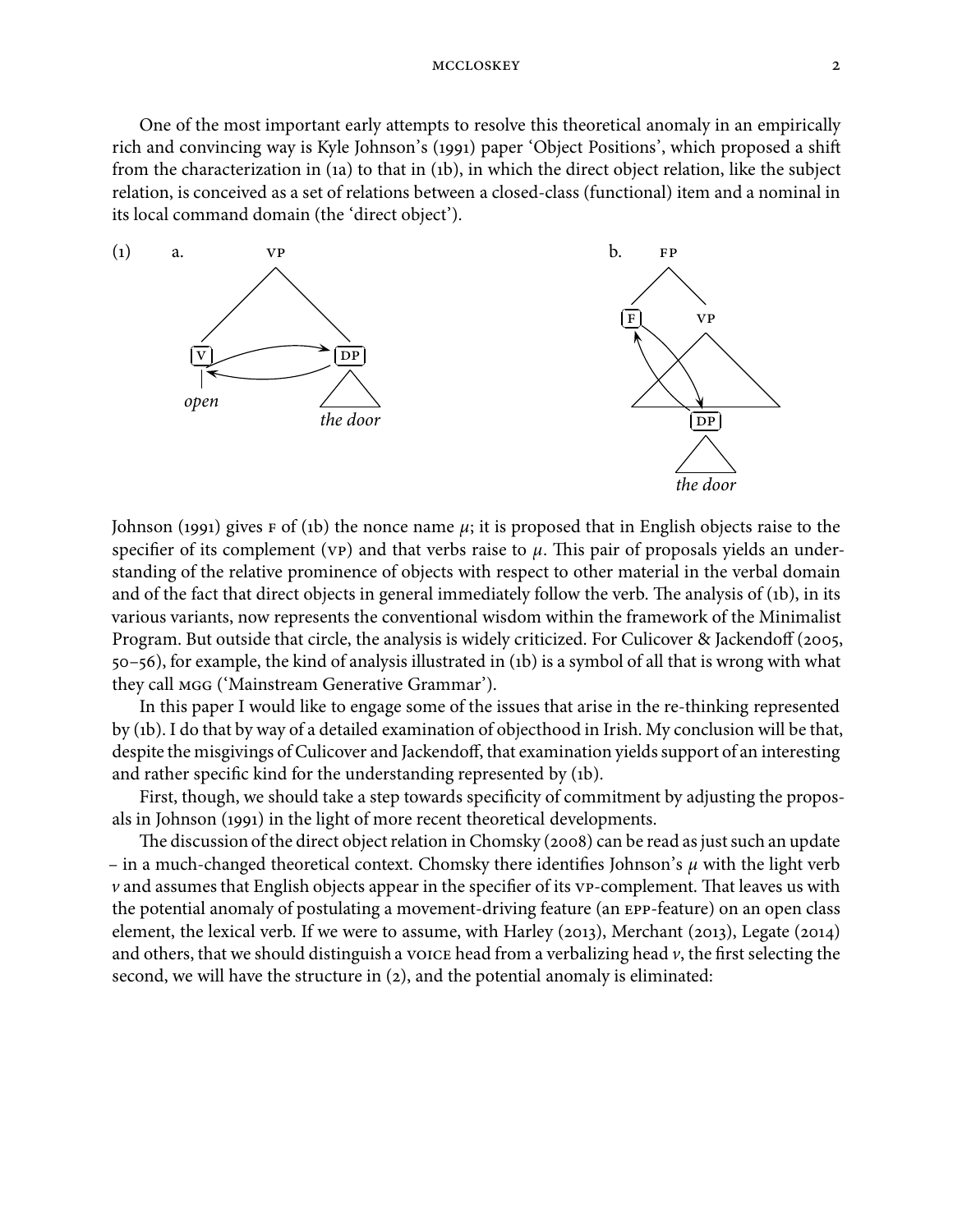

Given  $(2)$ , agentive arguments are arguments of voice and originate in its specifier; the most prominent nominal argument in  $VP$  (if there is one) raises to the specifier of  $v$  (and is the 'direct object'), and the verbal root raises through  $\nu$  to voice yielding verb-object order, as before. English verbs thus lexicalize an array (a 'span') of three distinct atoms of the syntactic system,

Furthermore, an expected possibility is now that the voice head may itself have the EPP-property, triggering raising into its own specifier position. If that interaction is restricted to nominal phrases, we will have a more prominent object position still. And the typological landscape we now expect to encounter is one in which, across languages, we should find evidence for at least three 'object positions' – the thematic position (which can be anywhere at all within the accessible command domain of voice), the specifier of  $\nu$ , and the specifier of voice. We in addition expect that, in contexts where we can clear away the confounding effects of head movement, we will find evidence for syntactically autonomous closed class items corresponding to voice and  $\nu$ .

## 3 OBJECTHOOD IN IRISH

Irish is famously a vso language, as seen in (3b). A less well known observation, however, is that the vso pattern holds only for its finite clauses. In nonfinite clauses, as illustrated in (3a), the subject is initial, and the verb is medial. The verb in turn follows the direct object but precedes all other complement-types.

() a. Níor mhaith liom iad bréag mar sin I-wouldn't like them lie like **DEMON tell.NON-FIN to-me** a insint domh. 'I wouldn't like them to tell me a lie like that.' b. Níor mhaith liom go n-inseodh siad bréag mar sin I-wouldn't like c tell.conp they lie like DEMON to-me domh.

'I wouldn't like them to tell me a lie like that.'

And a crude (but basically correct, I think) analysis of the relation between (3a) and (3b) suggests itself:

 $2$ See McCloskey (2017) for a recent working out of this line of analysis.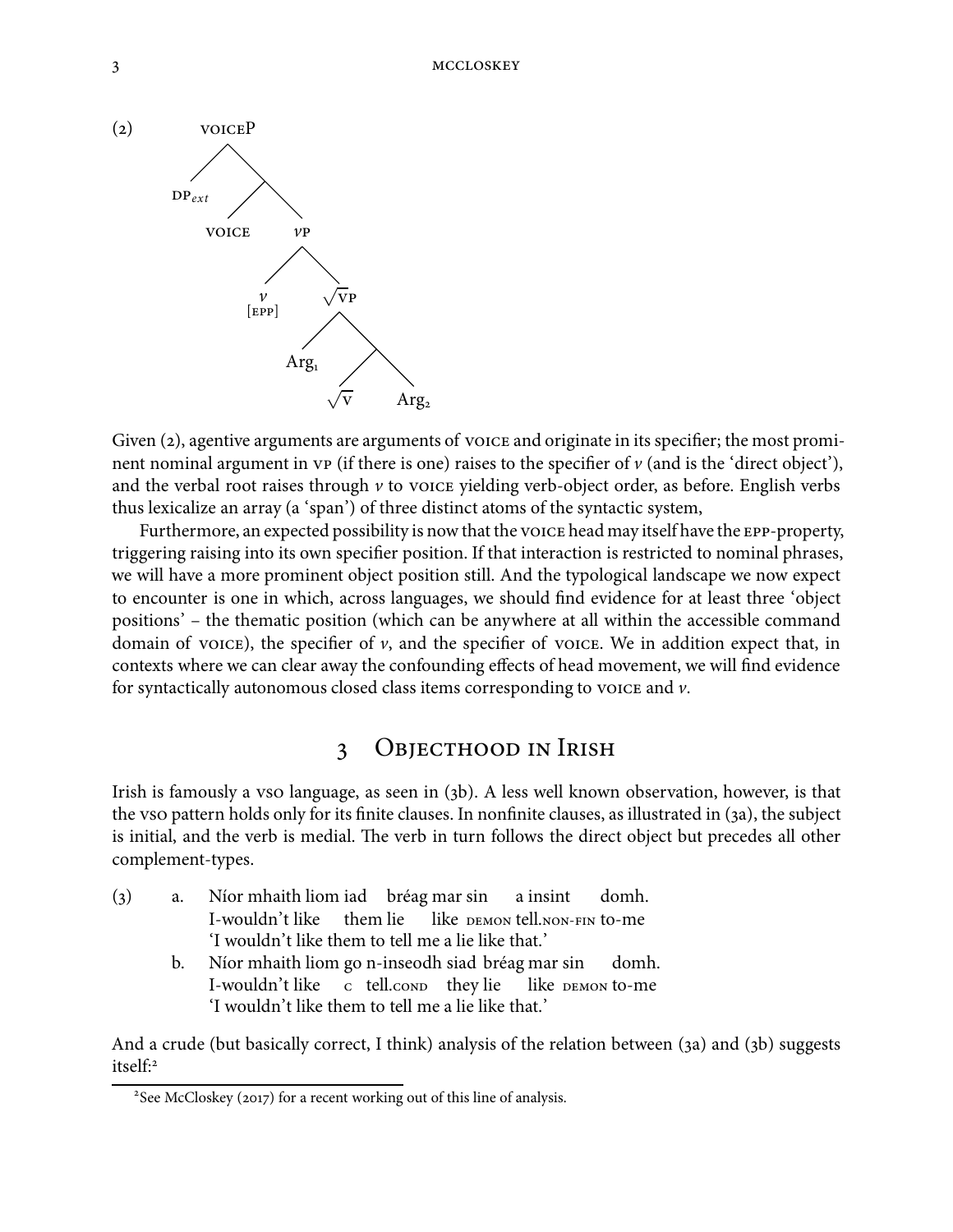#### MCCLOSKEY 4

$$
(4) \qquad \boxed{\text{VERB}} \leq \text{SUBJECT} \leq \text{OBJECT} \quad \text{OBIIQUE ARGUMENTS} \leq \text{ADVERBIALS}
$$

In  $(4)$  head movement of the verb to initial position is linked with its relative morphological complexity. Nonfinite verbs are much simpler in morphological terms (much more on this below) and appear close to the arguments that they select. Nonfinite clauses, then, may reveal more clearly than their finite cousins do what the building blocks of the clause are and how those building blocks combine – in a way that is less obscured by head-movement than is the case for finite verb-initial clauses. The form of nonfinite clauses can in turn be described by way of the informal schema in  $(5)$ :

 $(5)$  CONSTITUENT ORDER IN NONFINITE CLAUSES [NEG] [Subject] [Direct Object] v [PP-complement] [CP-complement]

The vso pattern of finite clauses is constant across the dialects and has been established since the earliest period for which we have records (late in the sixth century). The sovx pattern of nonfinite clauses, on the other hand, is a relatively recent innovation which emerges into view in the manuscript tradition only in the late sixteenth and early seventeenth centuries and it shows a great deal of variation across the Gaelic dialect-continuum. I will not engage that variation here, but focus exclusively on Northern dialects, where the descriptive and expositional challenges are somewhat less daunting than for others. The crucial question is now, of course: What is the syntax that yields the informal description in  $(5)$ ?

The focus of this paper is objecthood and so I will set aside questions having to do with subjects. Because finite clauses are in addition fairly unrevealing about the syntax of objects (though see Bobaljik & Carnie (1996) for an important discussion), I will narrow the gaze still further and focus on the syntax of direct objects in nonfinite clauses and on what it can teach us about objecthood in general.

## 4 THE TRANSITIVITY PARTICLE

In (3a) and in (5), the sequence *a insint* is glossed simply as a 'nonfinite verb'. That is not inaccurate, but to understand the syntax which produces (5), we must probe the internal composition of such sequences. Three elements can then be distinguished, organized as in  $(6)$ :

(6) {PREV 
$$
\{\sqrt{V} + \text{SUFFIX }\}
$$

The verbal root *inis* is suffixed with a morpheme *-int*, the fusion so produced known in the Irish grammatical tradition as a 'verbal noun'. That complex word is in turn preceded by a pre-verbal particle  $a$  – written separately, but accent-less and at least phonologically dependent on the following 'verbal noun'. The 'verbal noun' is a form which was formerly nominal in its syntax but which in the contemporary language is entirely verbal (Gagnepain (1963), McCloskey (1980), McCloskey  $\&$ Sells (1988), Stuber (2012)). The particle which precedes the 'verbal noun' in (6) is one of a class of such preverbs, whose members appear always and only in nonfinite contexts of various kinds. This particular preverb exhibits an interesting distributional pattern.

: It is obligatorily present with objects (preverbal nominal arguments):

<sup>&</sup>lt;sup>3</sup> Examples with tags like 'BSM 48' are naturally occuring. I will be glad to provide the source information on request.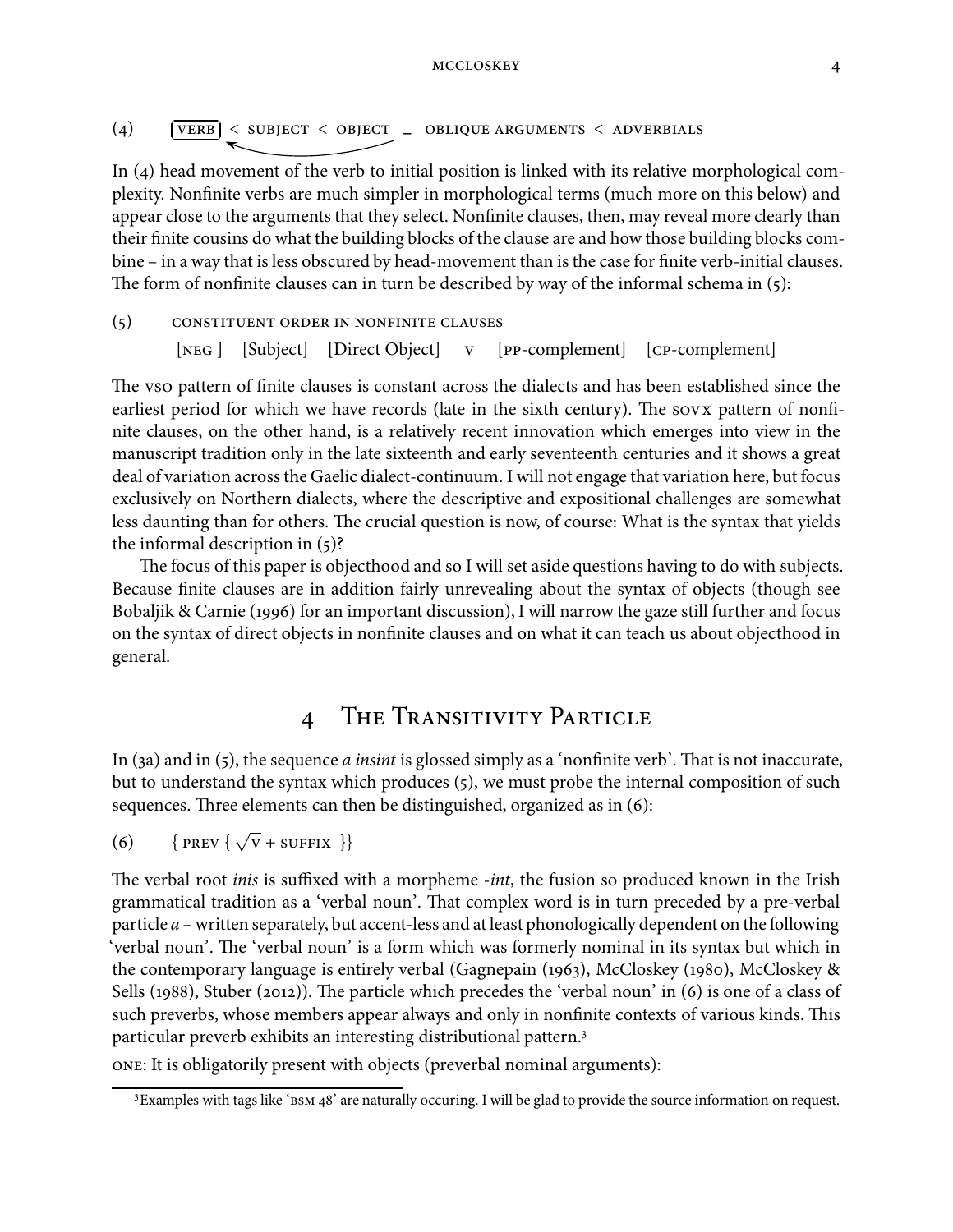| (7)               | a.             | a dhíol le duine inteacht.<br>Ba mhaith liom an teach seo<br>I-would-like the house DEMON PREV sell. VN with person some                                                                                                                   |
|-------------------|----------------|--------------------------------------------------------------------------------------------------------------------------------------------------------------------------------------------------------------------------------------------|
|                   | b.             | 'I would like to sell this house to someone.'<br>dtig liom an fear choíche $\lceil a \rceil$ phósadh<br>cha<br>NEG-FIN come with-me the man ever<br>PREV Marry. VN<br>'I can't ever marry the man.'<br><b>SRNF 11</b>                      |
|                   |                | TWO: It is obligatorily absent, or silent, with intransitive verbs of all types:                                                                                                                                                           |
| (8)               | a.             | bhí an chúis ró-mhór le Sasain géilleadh go síothchánta<br>was the matter too-grave with England yield.vn peacefully<br>'The matter was too grave for England to yield peacefully.'<br><b>BSM 48</b>                                       |
|                   | b.             | liomsa muid cruinniú i New York<br>cuimhin<br><b>Is</b>                                                                                                                                                                                    |
|                   | $\mathsf{C}$ . | COP-PRES memorable to-me us gather.vn in<br>'I remember us gathering in New York.'<br>DM 106<br>cionnus an bósun tuitim thar an taoibh                                                                                                     |
|                   |                | because the bosun fall. vn over the side<br>'because the bosun fell overboard'<br><b>BG 239</b>                                                                                                                                            |
|                   | d.             | Seo an darna huair a leithéid tarlú.                                                                                                                                                                                                       |
|                   |                | this the second time its like<br>happen.vN<br>'This is the second time such a thing has happened.'<br>RNG 29-09-2008                                                                                                                       |
|                   | e.             | gan mé creidbheáil ins an rud<br>mhian leat<br>Ba<br>COP-PAST desire with-you NEG-FIN me believe. VN in the thing                                                                                                                          |
|                   |                | 'You wanted me not to believe in the thing.'<br>UMI 167                                                                                                                                                                                    |
|                   |                | THREE: It is optionally present with verbs which take CP-complements of various types:                                                                                                                                                     |
| $\left( 9\right)$ | a.             | go dtáinig leis a' tseanduine [a] chreidbheáil gur i Rinn na Feirste a bhí sé                                                                                                                                                              |
|                   |                | C came with the old-person PREV believe. VN C in<br>c was he<br>'that the old man came to believe that it was in Rannafast he was'                                                                                                         |
|                   | b.             | D 277<br>dhiúltaigh siad creidbheáil go bhfuil an domhan cruinn<br>they believe.vn c is<br>refused<br>the world<br>round                                                                                                                   |
|                   |                | 'they refused to believe that the world is round'<br>AM <sub>46</sub>                                                                                                                                                                      |
| (10)              | a.             | níorbh fhurast $\overline{a}$ thabhairt ar m' athair an lán mara a<br>ligean ar shiúl air<br>was-not easy PREV give. VN on my father the tide<br>PREV let. VN away<br>on-him<br>'it wasn't easy to make my father miss the tide'<br>NBM 65 |
|                   | b.             | thiocfadh liom<br>tabhairt air<br>níos mó a<br>ní<br>innse<br>NEG-FIN COME.COND With-me bring.vn on-him more<br>PTC tell.vn<br>'I couldn't make him tell any more'<br><b>FFF 69</b>                                                        |
| (11)              | a.             | an bhfuil dochar [a] fhiafruighe díot caidé'n scéal éagsamhail a tá in do<br>chionn                                                                                                                                                        |
|                   |                | harm PREV ask.VN<br>of-you what<br>story strange<br>c is in your head<br>$Q$ is<br>'Is there any harm in asking you what strange story you have in your head'<br>CP 135                                                                    |
|                   | b.             | mhiste domh fiafraí duit<br>cé<br>an áit<br>a bhfuil an baile agat?<br>Ar<br>INTERR harm to-me ask.vn of-you what the place c is<br>the home at-you                                                                                        |
|                   |                | 'Would it be OK if I asked you where your home is?'<br>SSOTC <sub>266</sub>                                                                                                                                                                |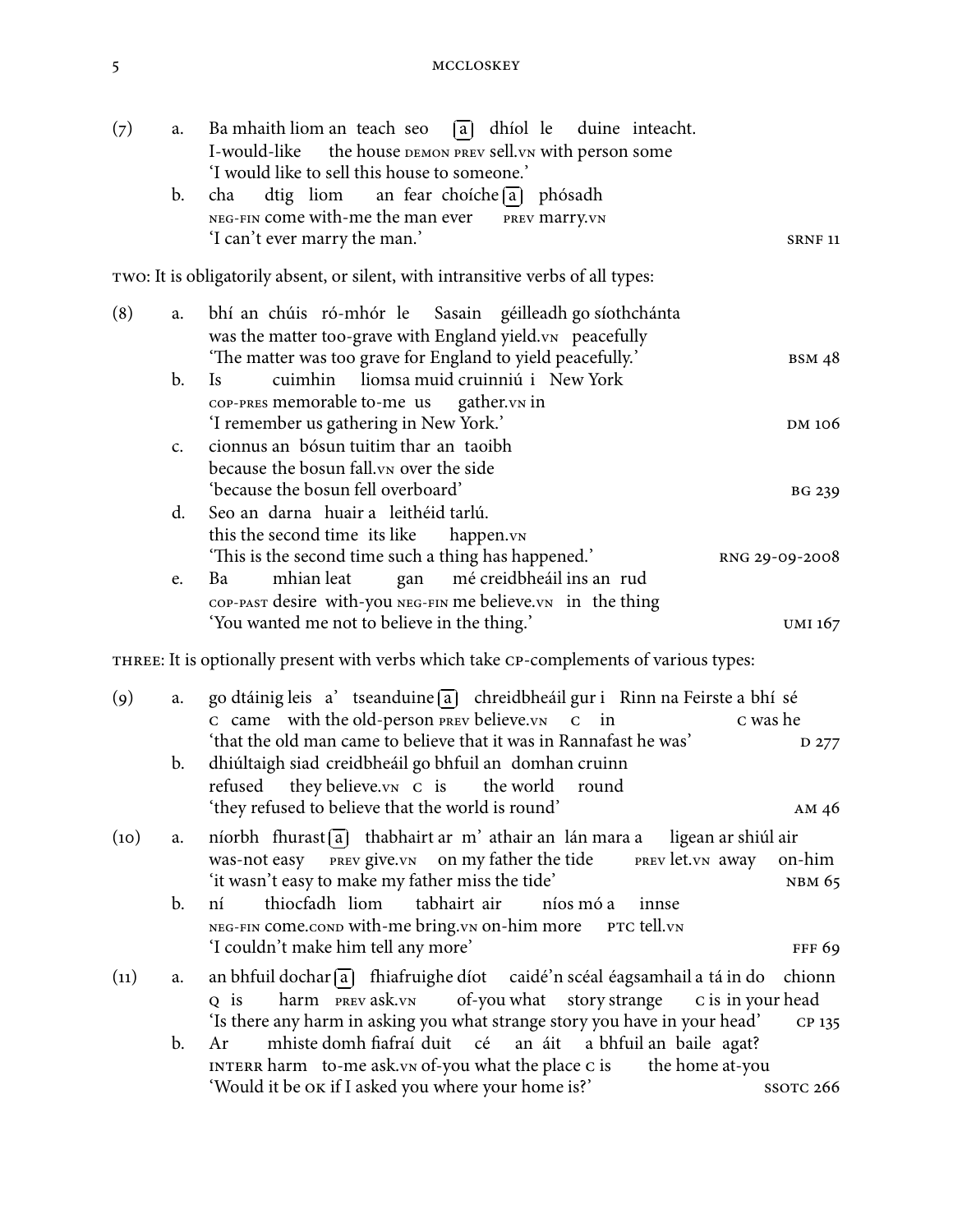The preverb is also implicated in Object Agreement in nonfinite clauses. Objects agree with the preverb under the usual idiosyncratic Irish conditions (McCloskey & Hale (1984), Andrews (1990), McCloskey (1986, 2011), Legate (1999), Doyle (2002), Ackema & Neeleman (2003) among many others), and the preverb is, as expected in this heavily head-marking language, the bearer of object agreement morphology. We see this in the example of  $(12)$ :

- () a. I ndiaidh iad mo cháineadh. after them s1 criticize.vn 'after they criticized me'
	- b. is cop-PRES better to-me s2 follow.vn and try.vn with s2 turn.vn fearr domh do leanstan agus féacháil le do philleadh 'It would be better for me to follow you and attempt to turn you back'

The structure must be as in the schematic  $(i3)$ , then, where *pro* indicates the position of the silent pronominal argument (in this case the direct object) whose presence is always implied by agreement morphology on a functional head in Irish.



Summing up these observations, the preverbal particle a seems to be the crucial ingredient in the expression of transitivity in the infinitival context. In fact the preverb can be taken to be the fundamental particle mediating the interactions which constitute objecthood in this environment. It attracts the highest nominal argument into its second specifier position (the first being occupied by the 'external' argument), a movement which yields the obligatory Object Shift characteristic of nonfinite clauses. It licenses (by Case-marking on classical interpretations) the object and therefore must be present if an object is to appear within the verbal domain. And finally it hosts the  $\phi$ -probe in the Object Agreement interaction. These properties are definitional of the category voice (in its transitive guise) and it surely makes sense to identify the transitivity preverb as  $F$  of (1b) and therefore to identify it with the voice head of  $(2)$ . It is the element whose existence is predicted by the theory of direct objects that we are scrutinizing.

<sup>&</sup>lt;sup>4</sup>The nominal origins of the verbal noun system are reflected in the fact that the Object Agreement markers are syncretic with the Possessor Agreement markers.

<sup>&</sup>lt;sup>5</sup>I use the term 'Object Shift' here because it seems appropriate. It is important to note however that the Irish phenomenon is very different from the Scandinavian phenomenon for which the term has also been used. Object Shi of the Irish type is obligatory, not optional. It has no semantic or pragmatic consequences or side-effects. There are no phonological or morphological restrictions on its application. The verb in Irish remains low and to the right of the raised object. And vp-adjoined adverbs may intervene between the raised object and the nonfinite verbal complex (see example (7b) above). Clearly the analyses of the two phenomena must be very different.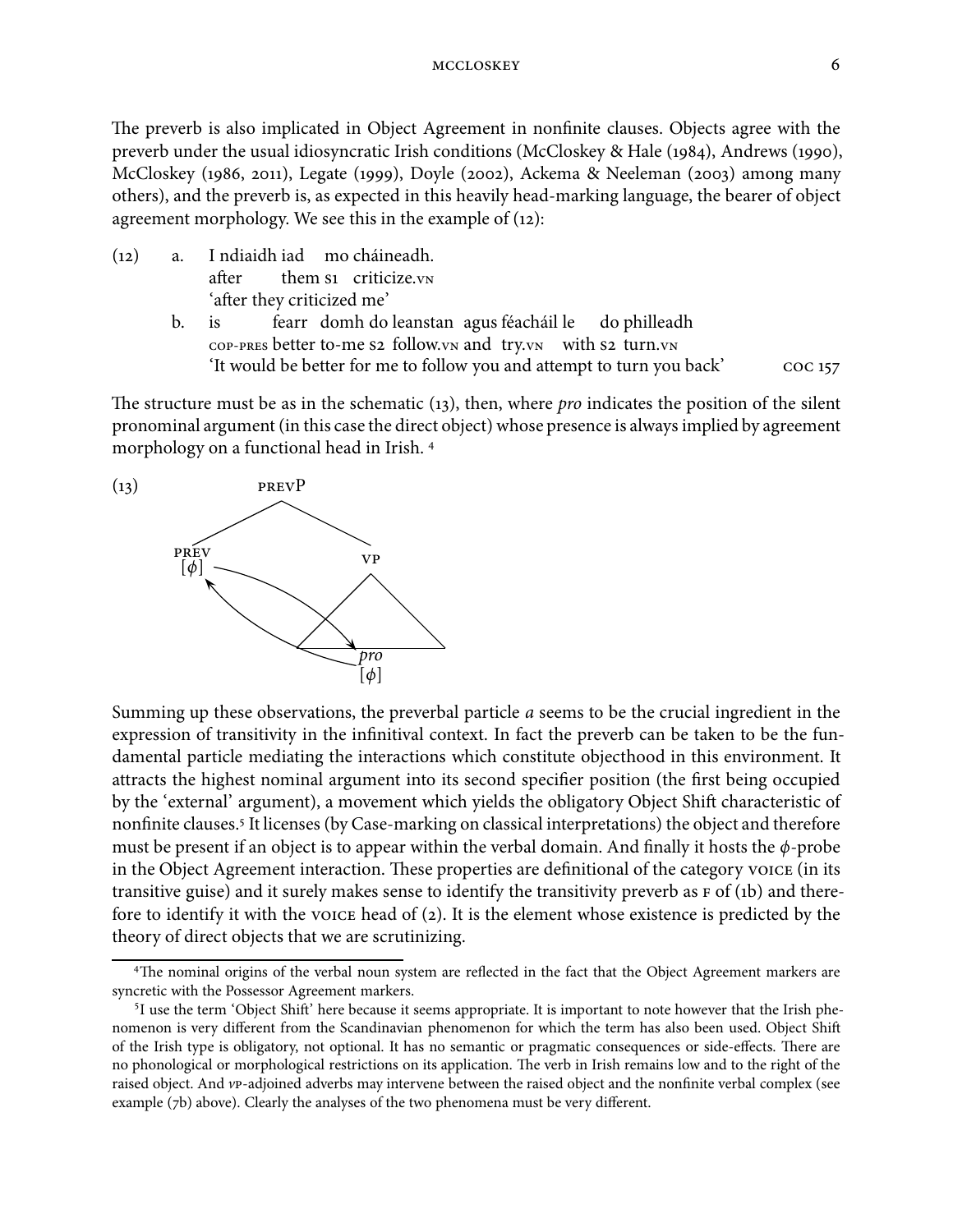It will not be possible here to consider the interesting case of clausal complements and their interaction with the transitivity preverb (the observations of  $(g)$ –(11)). But a case can be made that when the preverb appears (in the a-examples of  $(g)$ –(11)) there is a null pronominal in object position, one which is linked with an extraposed clause, and that in the cases without the preverb (the bexamples of  $(9)$ – $(11)$ ) the  $CP$  occupies its position of origin.

## 5 THE LOWER VERBAL DOMAIN

We have arguably made some progress at this point in better understanding the syntax of the nonfinite verbal complex, whose internal structure is illustrated again in  $(14)$ :

$$
(14) \qquad \{ \text{ PREV} \{ \sqrt{V} + \text{SUFFIX} \} \}
$$

We have identified the preverb of  $(14)$  with the voice head postulated in (2). But what of the second piece of  $(14)$ – the 'verbal noun' formed by combining a root with a 'verbal noun' suffix? The structure considered earlier in (2) for English will take the form  $(15)$  in Irish:



with the voice head bearing  $E$  and driving Object Shift to its second specifier. If (15) captures something real about the syntax of the verbal domain in Irish, we will have two expectations. The first is that all internal arguments, including direct objects, will have their point of origin as specifiers of or as a complement of the root. The second is that we will find evidence for the presence of a 'verbalizing' element within the verbal domain in nonfinite clauses.

For the first, we have already seen (at  $(5)$  above) that all non- $D$  complements follow the 'verbal noun'. This is illustrated in  $(16)$ , with two PP-arguments in  $(16a)$ , PP and  $CP$  complements in  $(16b)$ .

- $(16)$  a. Ba COP-COND proper to-you speak. vn with-him about DEMON chóir duit labhairt leis faoi seo. 'You should speak to him about this.'
	- b. ní NEG-FIN COMe.COND With-me bring.vn on-him more thiocfadh liom tabhairt air níos mó a prev <mark>tell.</mark>vn innse 'I couldn't make him tell any more'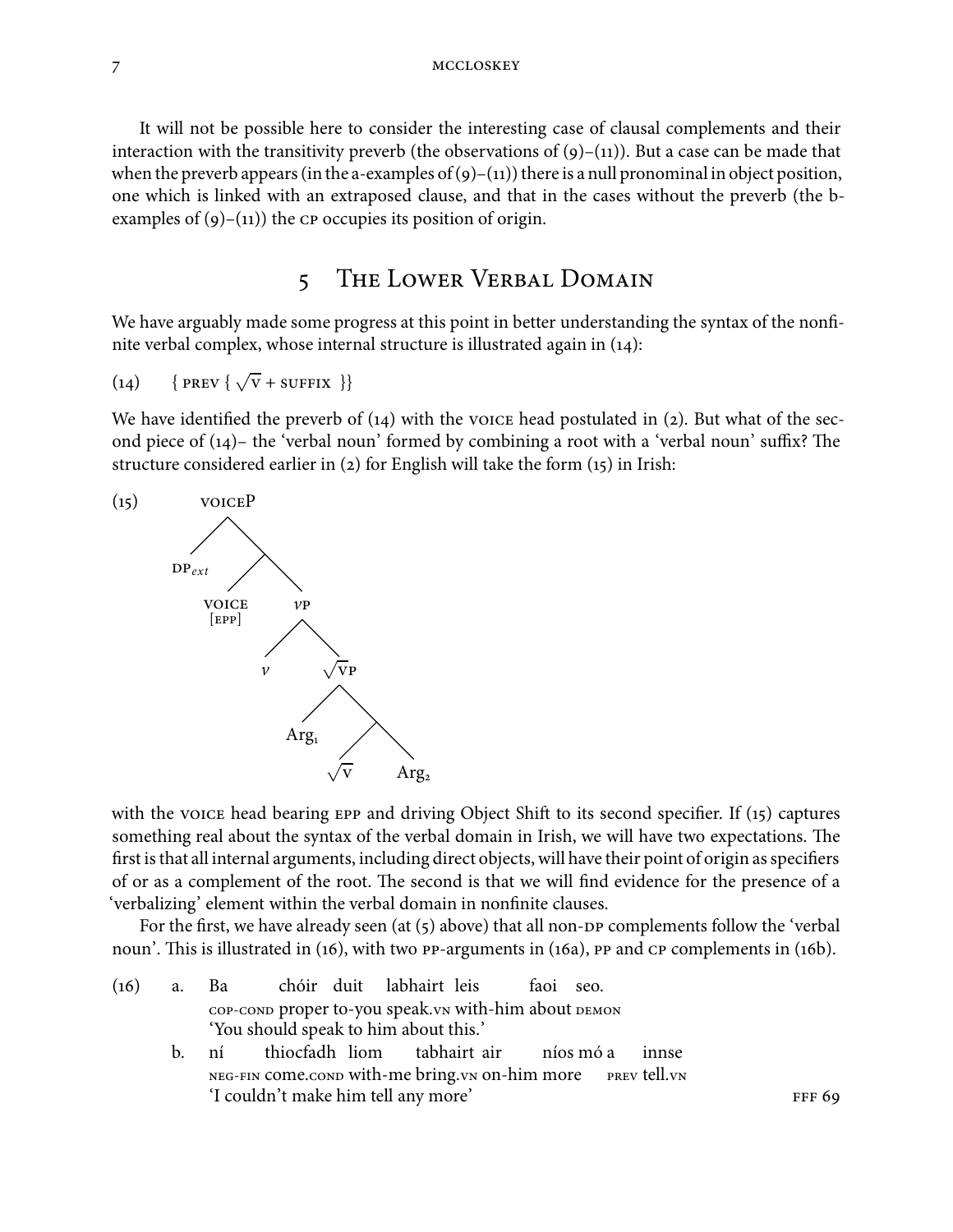The order of elements in (16) implies of course that the root must raise in (15) and left-adjoin to  $\nu$  to form the 'verbal noun'. We thus identify the verbal noun suffix with  $\nu$ , construed as a 'verbalizer'. The raising appealed to here, with its resultant mirror-image order of morphemes, represents the extent of head movement in the nonfinite domain.

That even direct objects originate as low as all other complements (that is, as complement or specifier of the root) is suggested by the examples in  $(17)$ .

| (17) |                | a. ní hionann sin agus an tAifreann a léamh uilig |                |
|------|----------------|---------------------------------------------------|----------------|
|      |                | NEG-FIN same that and the Mass PREV read. VN all  |                |
|      |                | 'That's not the same as reading the entire Mass.' | IDCS $73$      |
|      | $\mathbf{b}$ . | agus an scéal a inseacht uilig dhó                |                |
|      |                | and the story PREV tell. VN all to-him            |                |
|      |                | 'and to tell him the whole story'                 | <b>DGD 200</b> |
|      |                | c. Iad a rá uilig, an ea?                         |                |
|      |                | them PREV Say. VN all is-it                       |                |
|      |                | '(You want me to) sing them all, is it?'          | RNG 8-7-95     |
|      |                |                                                   |                |

All of the examples of  $(17)$  involve Quantifier Float (see O Baoill & Maki (2008) for extensive discussion). If the isolated universal quantifier *uilig* in the examples of  $(17)$  marks the point of origin for the raised objects, or a position through which they have transitioned, we have evidence that they have a pre-Object Shift position within the complement of  $\nu$  and therefore to the right of the 'verbal noun'. Raising of the entire DP headed by the quantifier is, as expected, also possible:

|                | (18) a. ní hionann sin agus an tAifreann uilig a léamh |  |  |  |  |  |  |
|----------------|--------------------------------------------------------|--|--|--|--|--|--|
|                | NEG-FIN same that and the Mass all PREV read. VN       |  |  |  |  |  |  |
|                | 'That's not the same as reading the entire Mass.'      |  |  |  |  |  |  |
| $\mathbf{b}$ . | agus an scéal uilig a inseacht dhó                     |  |  |  |  |  |  |
|                | and the story all <b>PREV</b> tell. VN to-him          |  |  |  |  |  |  |
|                | 'and to tell him the whole story'                      |  |  |  |  |  |  |
|                | c. Iad uilig a rá, an ea?                              |  |  |  |  |  |  |
|                | them all <b>PREV</b> Say. VN is-it                     |  |  |  |  |  |  |
|                | '(You want me to) sing them all, is it?'               |  |  |  |  |  |  |
|                |                                                        |  |  |  |  |  |  |

A final observation is in order. There are many distinct verbal noun-forming suffixes (see Bloch-Trojnar (2006) for general discussion), but one of the more productive among them is the suffix whose orthographic form is  $-(e)$ *ail*, illustrated in (19):

(19) Rinne sé teach a do.past he house prev raise.vn thóg-áil. 'He built a house.'

This suffix has other uses. Among them is to facilitate the borrowing of English verbs into Irish – nonce borrowings and also long-term borrowings. To be used as Irish verbs, borrowed English words may not be used bare, but must rather be augmented with the -*áil* suffix:

 $(20)$  NONCE BORROWINGS: miss-áil, enjoy-áil, bother-áil, jive-áil PERMANENT BORROWINGS: vót-áil (vote), péint-eáil (paint), smugl-áil (smuggle), cic-eáil (kick)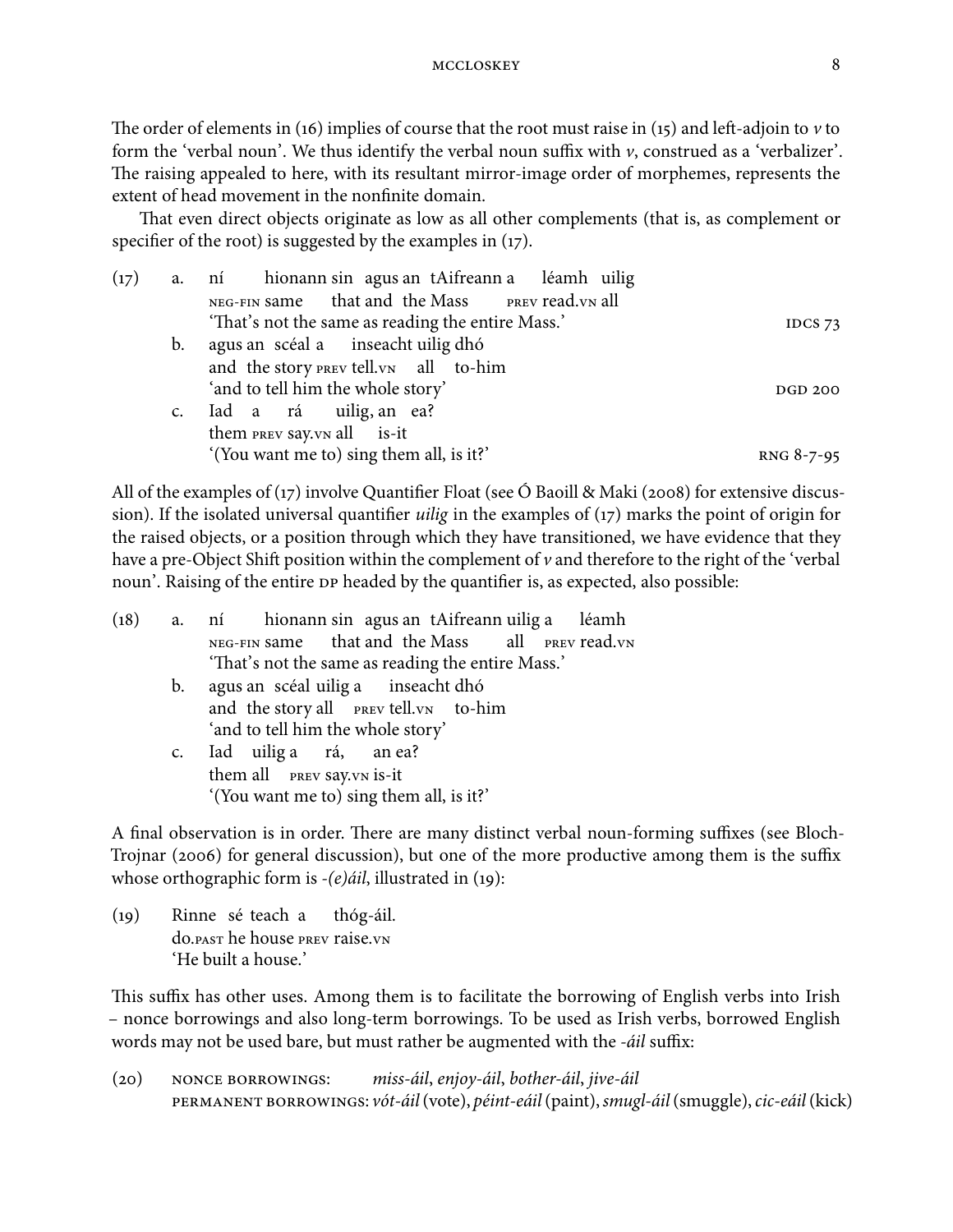Such uses provide perhaps some support for the idea that among the functions of the morphemes used to form verbal nouns in Irish is that of making appropriate verbs – that is to act as a 'verbalizer'. If this is so, then the identification of these suffixes with the verbalizer  $\nu$  receives some interesting support.

#### 6 AUTONOMY OF THE TRANSITIVITY PARTICLE

But what, finally, of the most contentious part of this framework of assumptions – the idea that the preverb (now identified as a voice head) is a syntactically independent entity, a closed class item similar in fundamental respects to a member of the class c, or a member of the class  $D$ . Are there reasons which go beyond theoretical consistency which would suggest this interpretation?

An initial observation is that if there were a second head movement step which incorporated the verbal stem into voice, that movement (unlike the one we have postulated for the creation of the verbal noun and unlike the movements which create finite verbs) would not respect Mark Baker's (1988) Mirror Principle. If it did, the preverb would in fact be the final element of the infinitival verbal complex. The preverb in fact appears in exactly the position we would expect a voice head which was syntactically independent to occupy – the position from which it selects  $\nu$ P.

But I would also like to develop a less theory-bound (if slightly salacious) argument in favor of the idea that the preverb is a syntactic head like any other. The core of our proposal is that the transitivity preverb in a nonfinite clause acts like any other functional head – it selects and therefore precedes its phrasal complement ( $\nu$  in this case). In terms of the morphosyntax nothing more need be said. However, like many other functional heads (in Irish in particular) the voice head is phonologically deficient and as a consequence is a phonological dependent of the material that follows. The strict adjacency implied by this phonological dependency makes it difficult to construct the obvious kinds of arguments for the autonomy of the preverb, since nothing can intervene between it and following material.

Or almost nothing. As it happens, though, certain swear-words borrowed from English may so intervene, as we see in  $(21)$ :

 $(21)$ is it intended you sé ceaptha thú a feckin ghortú hurt.<sub>VN</sub> 'It's intended to feckin' hurt you.'

Crucially, this is not an instance of expletive infixation of the well studied English type. It is absolutely impossible to insert a borrowed swear-word within a morphologically complex word, as shown, for example, in  $(22)$ :

 $(22)$  a. chaithfidís must.conp.p3 'they have to' b. \*chaithfi-feckin-dís

c. \*ambasa-feckin-dóir

Speakers are very clear about this and no attested examples of the type in  $(22)$  have so far been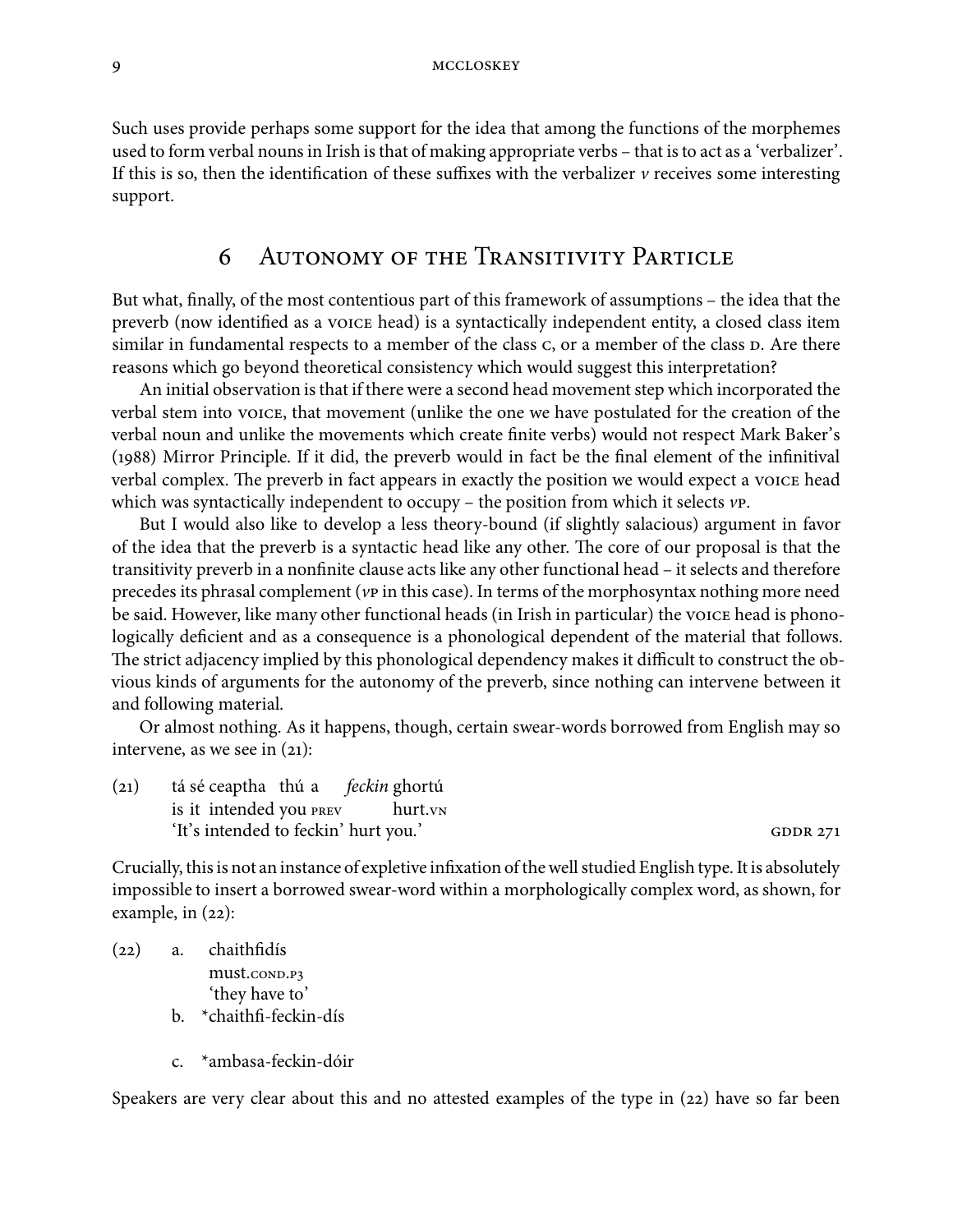observed. In sharp contrast, examples like (21) can be found very easily and speakers judge them as natural without hesitation.

Similar effects turn up in a number of other contexts. The same set of borrowed swear-words, for example, can appear between a preposition and its complement  $DP$ , as seen in (23):

| (23) |                                                                     | Feicfidh mé arú amáireach                             | thú le dhul |  | ar <i>feckin</i> ' siúlóid mar sin. |              |  |  |  |
|------|---------------------------------------------------------------------|-------------------------------------------------------|-------------|--|-------------------------------------|--------------|--|--|--|
|      |                                                                     | see. FUT I day-after-tomorrow you with go. NON-FIN ON |             |  |                                     | walk as that |  |  |  |
|      | 'I'll see you the day after tomorrow to go on a feckin' walk then.' |                                                       |             |  |                                     |              |  |  |  |

They also occur between many kinds of determiners and their phrasal complements. This is shown for possessive determiners in  $(24)$ , and for the definite determiner in  $(25)$ .

| a. | níl                                                    |                |                                                                                                                        |
|----|--------------------------------------------------------|----------------|------------------------------------------------------------------------------------------------------------------------|
|    |                                                        |                |                                                                                                                        |
|    | 'I'm not asking you to destroy my feckin' reputation.' |                | <b>GDDR 304</b>                                                                                                        |
|    | Dún do <i>friggin</i> chlab, a Mhamaí.                 |                |                                                                                                                        |
|    | close your gob voc-Mammy                               |                |                                                                                                                        |
|    | 'Shut your friggin mouth, Mammy'                       |                | RNG 13-06-2012                                                                                                         |
| a. | an <i>focain</i> deartháir úd.                         |                |                                                                                                                        |
|    | the brother DEMON                                      |                |                                                                                                                        |
|    | 'that fuckin' brother'                                 |                | J 95                                                                                                                   |
| b. | thar thairseach an <i>focain</i> tí<br>seo.            |                |                                                                                                                        |
|    | over threshold the house.GEN DEMON                     |                |                                                                                                                        |
|    | 'through the door of this fuckin' house'               |                | J 95                                                                                                                   |
|    |                                                        | $\mathbf{b}$ . | mé ag iarraidh ortsa mo feckin cháil a scriosadh<br>NEG-FIN-be.PRES I PROG ask.vn on-you my reputation PREV destroy.vn |

Finally they may intervene between a negative complementizer and its  $TP$ -complement, as seen in  $(26).$ 

| (26) | Ná <i>focain</i> fliuch an bosca! |  |                  |
|------|-----------------------------------|--|------------------|
|      | NEG-IMP wet the box               |  |                  |
|      | 'Don't fucking wet the box.'      |  | I <sub>117</sub> |

These observations can be visualized by way of the sequence of trees in  $(27)$ , which lays out the array of well-formed patterns so far identified.



And fron (27), a very clear pattern suggests itself: swear words borrowed from English never appear within a morphological word. However, they may appear between a prosodically dependent functional head and the complement of that head.<sup>6</sup> All of the well-formed examples in  $(21)-(26)$  meet

 $6B$ aronian & Tremblay (2017) describe what looks like a very similar distributional pattern for the same borrowings in Montréal French.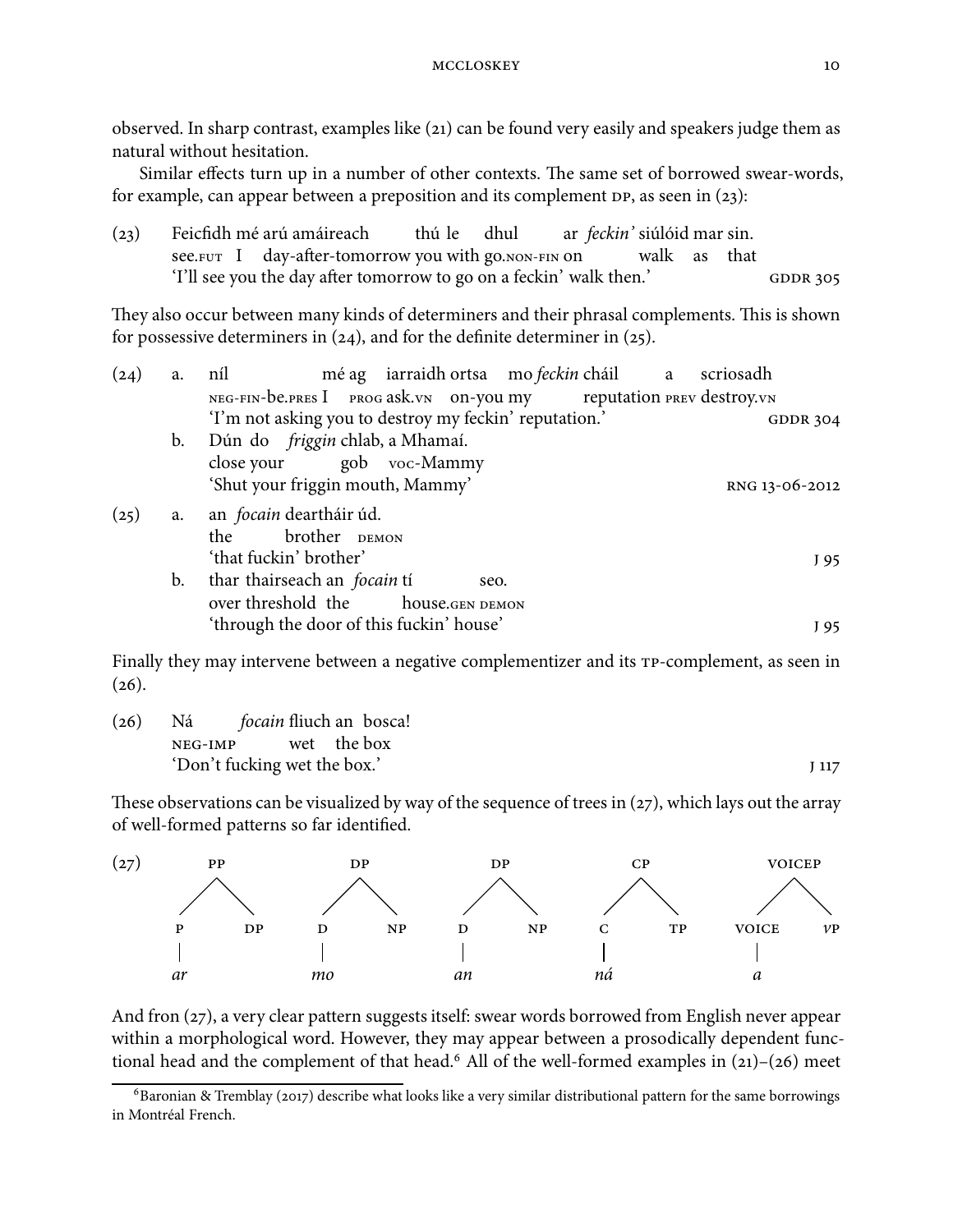this condition. If this interpretation is accurate, we have evidence that the relation between the transitivity particle and the projection of the verbal stem is indistinguishable from the relation between p and DP, between D and NP, or between c and TP. If the transitivity preverb is a closed-class lexical item which selects a phrasal complement (the projection of  $\nu$ ), the well-formedness of (21) is expected as part of a larger pattern. But this is the core of the proposal in  $(i5)$  and is precisely the hypothesis that we wanted to put to the test.

## 7 CONCLUSION

We are thus brought by this language-internal deductive path to the theory of objecthood which Chomsky (1995, 2000, 2001) arrives at by way of general theoretical deduction, which Kratzer (1996) arrives at by deduction from semantic considerations and which Johnson (1991) arrives at by way of close examination of English. The properties crucial for objecthood inhere not in verbs but in syntactically independent functional heads which select phrases headed by verbal stems. Verbal phrases are therefore multi-layered and there are at least three 'object positions'.

#### **REFERENCES**

- Ackema, Peter & Ad Neeleman. 2003. Context-sensitive spell-out. Natural Language and Linguistic Thoery 21.  $681 - 735$ .
- Andrews, Avery. . Unification and morphological blocking. Natural Language and Linguistic Theory 8.  $507 - 557$ .
- Baker, Mark. 1988. Incorporation: a theory of grammatical function changing. Chicago: University of Chicago Press.
- Baronian, Luc & Alice Tremblay. 2017. The morphological rise of  $fuckin$ -insertion in Montréal French. Manuscript, Université du Québec à Chicoutimi and Stanford University.
- Bloch-Trojnar, Maria. 2006. Polyfunctionality in morphology: A study of verbal nouns in Modern Irish, vol. 3 Lublin Studies in Celtic Languages. Lublin, Poland: Wydawnictwo KUL.
- Bobaljik, Jonathan & Andrew Carnie. 1996. A Minimalist approach to some problems of Irish word order. In Robert Borsley & Ian Roberts (eds.), *The syntax of the Celtic languages: A comparative* perspective, 223-240. Cambridge, England: Cambridge University Press.
- Cable, Seth. 2012. The optionality of movement and EPP in Dholuo. Natural Language and Linguistic Theory 30. 651-697.
- Chomsky, Noam. 1995. The minimalist program. Cambridge, Massachusetts: MIT Press.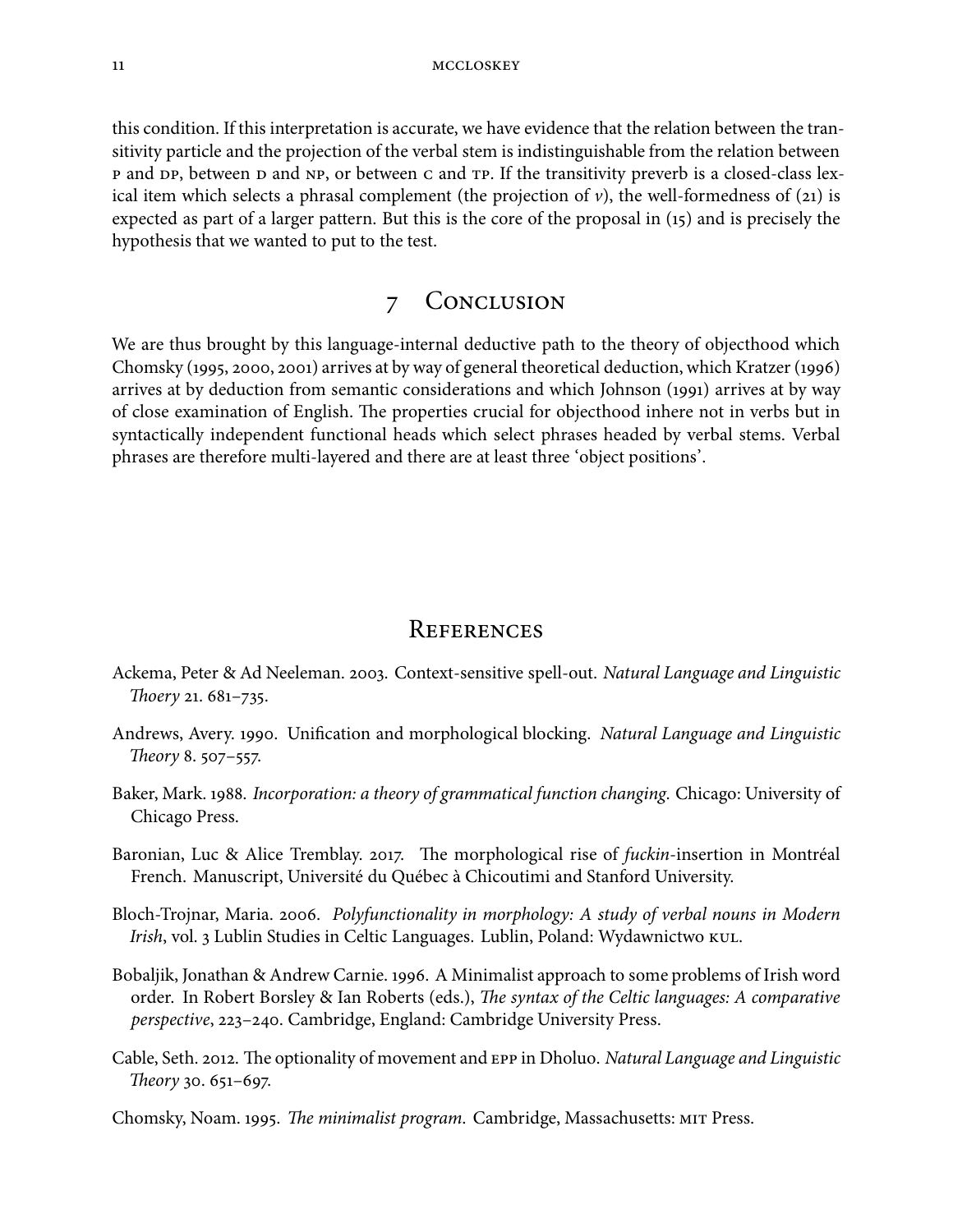- Chomsky, Noam. 2000. Minimalist inquiries, the framework. In Roger Martin, David Michaels & Juan Uriagereka (eds.), Step by step: Essays on minimalist syntax in honor of Howard Lasnik, 89-156. Cambridge, Massachusetts: MIT Press.
- Chomsky, Noam. 2001. Derivation by phase. In Michael Kenstowicz (ed.), Ken Hale: A life in language, 1-52. Cambridge, Massachusetts: MIT Press.
- Chomsky, Noam. 2008. On phases. In Robert Freidin, Carlos P. Otero & Maria Luisa Zubizaretta (eds.), Foundational issues in linguistic theory: Essays in honor of Jean-Roger Vergnaud. Current Studies in Linguistics, 133-166. MIT Press.
- Culicover, Peter W. & Ray Jackendoff. 2005. Simpler syntax. Oxford: Oxford University Press.
- Doyle, Aidan. 2002. Covert and overt pronominals in Irish. Lublin, Poland: Wydawnictwo Folium.
- Duffield, Nigel. 1995. Particles and projections in Irish syntax. Boston, MA: Kluwer.
- Gagnepain, Jean. 1963. La syntaxe du nom verbal dans les langues celtiques: 1. Irlandais. Paris: C. Klincksiek.
- Guilfoyle, Eithne. 1990. Functional categories and phrase structure parameters. Montreal, Canada: McGill University dissertation.
- Guilfoyle, Eithne. 1994. VNP's, finiteness and external arguments. In M. Gonzalez (ed.), *NELS* 24, papers from the Twenty-fourth Annual Meeting of the North Eastern Linguistics Society,  $141-155$ . Amherst, MA: GLSA.
- Harley, Heidi. 2013. External arguments and the Mirror Principle: On the distinctness of Voice and v. Lingua 125. 34-57.
- Johnson, Kyle. 1991. Object positions. Natural Language and Linguistic Theory 9. 577–636.
- Kratzer, Angelika. 1996. Severing the external argument from its verb. In Johan Rooryck & Laurie Zaring (eds.), *Phrase structure and the lexicon*, 109–137. Dordrecht: Kluwer.
- Legate, Julie. 1999. The morphosyntax of Irish agreement. In Karlos Arregi, Benjamin Bruening, Cornelia Krause & Vivian Lin (eds.), MITWPL 33: Papers on morphology and syntax, cycle one, 219–240. Cambridge, MA: Department of Linguistics, MIT.
- Legate, Julie Anne. 2014. *Voice and v.* Cambridge Massachusetts: MIT Press.
- McCloskey, James. 1980. Is there raising in Modern Irish?  $Eriu$  31. 59–99.
- McCloskey, James. 1986. Inflection and conjunction in Modern Irish. Natural Language and Linguistic Theory  $4.245 - 281$ .
- McCloskey, James. 2011. Inflection and silent arguments in Irish. Handout for a talk at CASTL, University of Tromsø, September 2011. Available at: http://ohlone.ucsc.edu/~jim/papers.html.
- McCloskey, James. 2017. Prosody, ellipsis, and the cartography of verb-initial orders in Irish. Available at http://ohlone.ucsc.edu/~jim/papers.html.